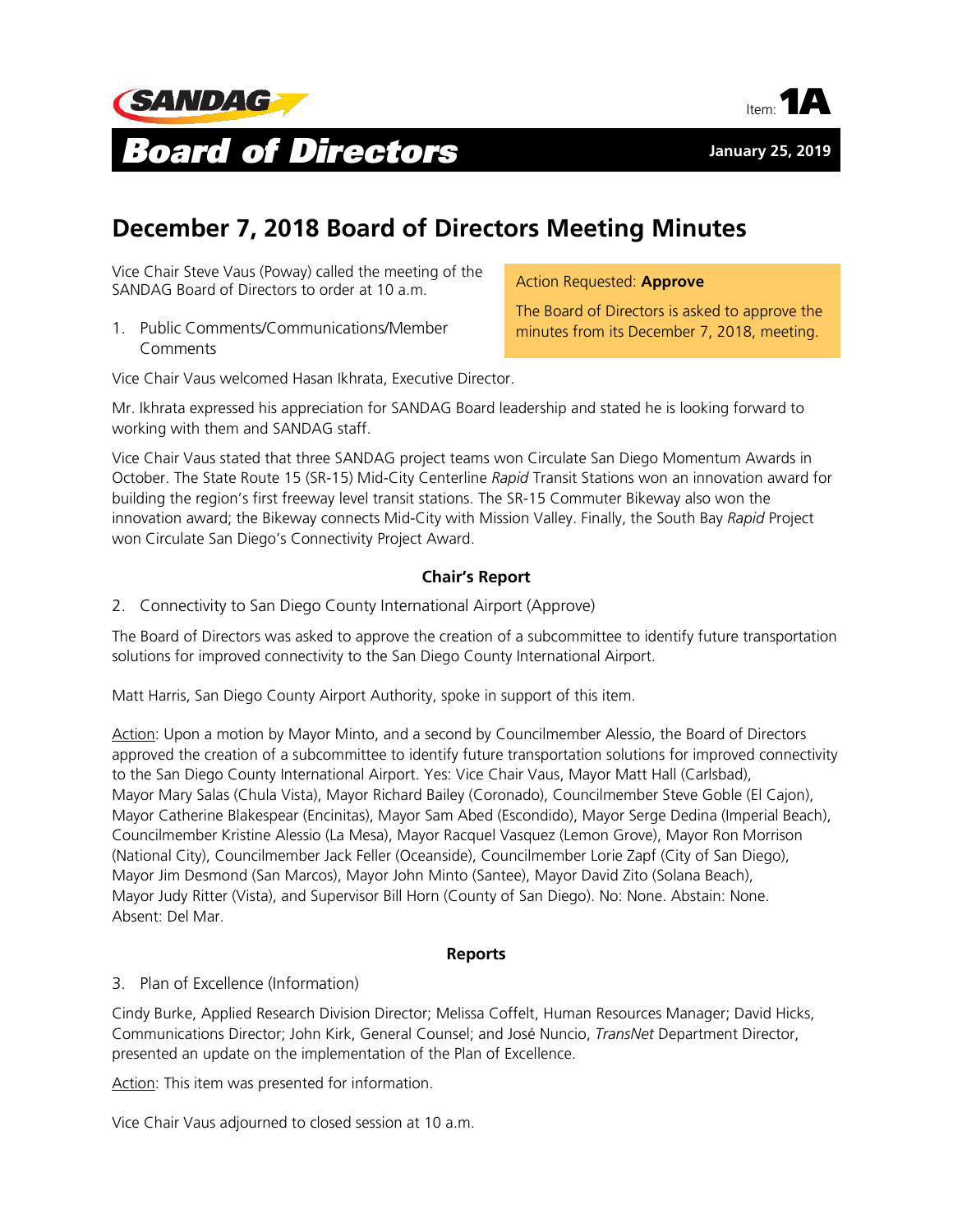4. Closed Session: Conference with Legal Counsel Regarding Potential Initiation of Litigation Pursuant to Government Code Section 54956.9(d)(4) (One Potential Case)

The Board of Directors was briefed on the potential initiation of a test claim proceeding with the California Commission on State Mandates regarding unfunded agency costs imposed by the implementation of Assembly Bill 805 (Gonzalez, 2018) (AB 805).

Vice Chair Vaus reconvened open session at 11:02 a.m.

Mr. Kirk reported the noted action and vote.

Action: Upon a motion by Mayor Desmond, and a second by Mayor Blakespear, the Board of Directors directed General Counsel to not pursue the initiation of litigation related to the reimbursement of unfunded mandate claims related to AB 805. Yes: Vice Chair Vaus, Mayor Hall, Mayor Salas, Mayor Blakespear, Mayor Abed, Mayor Dedina, Councilmember Alessio, Mayor Vasquez, Mayor Morrison, Councilmember Feller, Councilmember Zapf, Mayor Desmond, Mayor Minto, Mayor Zito, Mayor Ritter, and Supervisor Ron Roberts (County of San Diego). No: None. Abstain: None. Absent: Coronado, Del Mar, and El Cajon.

5. Continued Public Comments

There were no continued public comments.

6. Upcoming Meetings

The next Board Business meeting is scheduled for Friday, December 21, 2018, at 9 a.m. Please note, this meeting is scheduled for the third Friday of the month due to the holiday schedule

7. Adjournment

Vice Chair Vaus adjourned the meeting at 11:03 a.m.